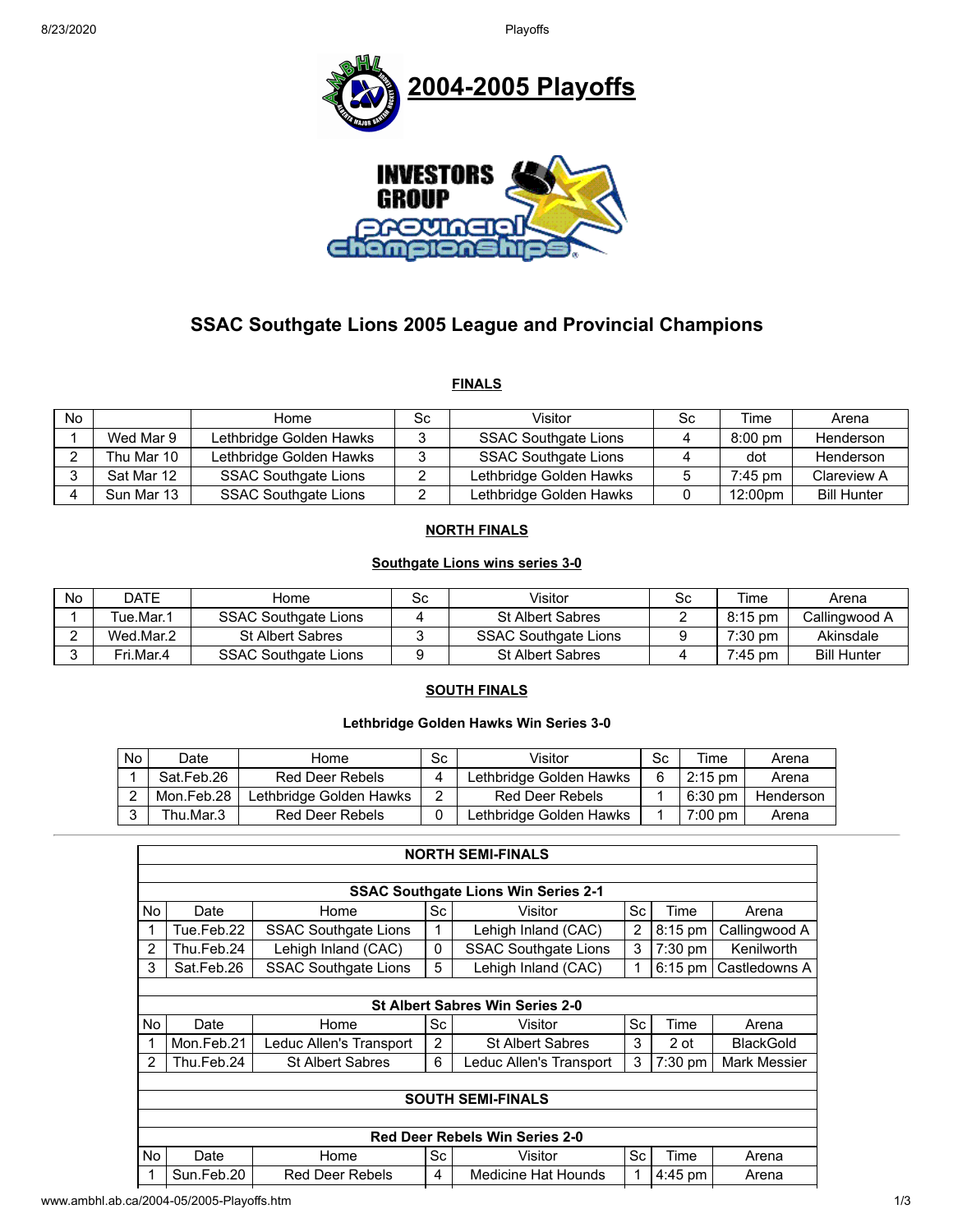| 8/23/2020 |  |
|-----------|--|
|           |  |

| 8/23/2020 |           |                                        |                                          |           | Plavoffs                |    |           |                  |  |  |  |  |
|-----------|-----------|----------------------------------------|------------------------------------------|-----------|-------------------------|----|-----------|------------------|--|--|--|--|
|           | 2         | Thu.Feb.24                             | Medicine Hat Hounds                      | 5         | <b>Red Deer Rebels</b>  | 6  | $7:00$ pm | Medicine Hat     |  |  |  |  |
|           |           |                                        |                                          |           |                         |    |           |                  |  |  |  |  |
|           |           | Lethbridge Golden Hawks Win Series 2-0 |                                          |           |                         |    |           |                  |  |  |  |  |
|           | <b>No</b> | Date                                   | Home                                     | <b>Sc</b> | Visitor                 | Sc | Time      | Arena            |  |  |  |  |
|           |           | Sun.Feb.20                             | Airdrie Xtreme                           | 4         | Lethbridge Golden Hawks | 6  | $1:00$ pm | <b>Twin Blue</b> |  |  |  |  |
|           | 2         |                                        | Mon.Feb.21   Lethbridge Golden Hawks   5 |           | Airdrie Xtreme          | 0  | $2:00$ pm | Henderson        |  |  |  |  |

|                | <b>NORTH QUARTER FINALS</b>     |                                |                |                                        |                |            |                     |  |  |  |
|----------------|---------------------------------|--------------------------------|----------------|----------------------------------------|----------------|------------|---------------------|--|--|--|
|                |                                 |                                |                |                                        |                |            |                     |  |  |  |
|                |                                 |                                |                | SSAC Southgate Lions Win Series 2-0    |                |            |                     |  |  |  |
| No l           | <b>DATE</b>                     | Home                           | Sc             | Visitor                                | Sc             | Time       | Arena               |  |  |  |
| $\mathbf{1}$   | Mon-Feb-<br>14                  | <b>SSAC Southgate Lions</b>    | 7              | Lloydminster Corlac Heat               | 1              | 8:00<br>pm | Castledowns<br>B    |  |  |  |
| $\overline{2}$ | Tue-Feb-15                      | Lloydminster Corlac Heat       | 1              | <b>SSAC Southgate Lions</b>            | $\overline{2}$ | 7:30<br>pm | <b>Civic Centre</b> |  |  |  |
|                |                                 |                                |                |                                        |                |            |                     |  |  |  |
|                |                                 |                                |                | Leduc Allen's Transport Win Series 2-0 |                |            |                     |  |  |  |
| No.            | Date                            | Home                           | Sc             | Visitor                                | Sc             | Time       | Arena               |  |  |  |
| $\mathbf{1}$   | Tue-Feb-15                      | Leduc Allen's Transport        | 5              | Fort Saskatchewan<br>Rangers           | 3              | 7:45<br>pm | <b>Black Gold</b>   |  |  |  |
| $\overline{2}$ | Fri-Feb-18                      | Fort Saskatchewan<br>Rangers   | 2              | Leduc Allen's Transport                | 3              | 7:15<br>рm | <b>JRC</b>          |  |  |  |
|                |                                 |                                |                |                                        |                |            |                     |  |  |  |
|                | St Albert Sabres Win Series 2-1 |                                |                |                                        |                |            |                     |  |  |  |
| No l           | Date                            | Home                           | Sc             | Visitor                                | Sc             | Time       | Arena               |  |  |  |
| 1              | Tue-Feb-15                      | <b>St Albert Sabres</b>        | 3              | <b>Spruce Grove Broncos</b>            | $\overline{4}$ | ot         | Akinsdale           |  |  |  |
| $\overline{2}$ | Wed-Feb-<br>16                  | <b>Spruce Grove Broncos</b>    | 1              | <b>St Albert Sabres</b>                | 5              | 7:15<br>pm | <b>TLC - North</b>  |  |  |  |
| 3              | Fri-Feb-18                      | <b>St Albert Sabres</b>        | 7              | <b>Spruce Grove Broncos</b>            | $\overline{2}$ | 7:15<br>pm | <b>Mark Messier</b> |  |  |  |
|                |                                 |                                |                |                                        |                |            |                     |  |  |  |
|                |                                 |                                |                | Lehigh Inland (CAC) Win Series 2-1     |                |            |                     |  |  |  |
| No             | Date                            | Home                           | Sc             | Visitor                                | Sc             | Time       | Arena               |  |  |  |
| $\mathbf{1}$   | Wed-Feb-<br>16                  | Knights of Columbus<br>Squires | 2              | Lehigh Inland (CAC)                    | 3              | 8:15<br>pm | Castledowns<br>A    |  |  |  |
| $\overline{2}$ | Thu-Feb-17                      | Lehigh Inland (CAC)            | $\overline{2}$ | Knights of Columbus<br>Squires         | 5              | 6:30<br>pm | Claireview B        |  |  |  |
| 3              | Sat-Feb-19                      | Knights of Columbus<br>Squires | 2              | Lehigh Inland (CAC)                    | $\overline{4}$ | 6:30<br>pm | Castledowns<br>A    |  |  |  |
|                |                                 |                                |                |                                        |                |            |                     |  |  |  |
|                |                                 |                                |                | <b>SOUTH QUARTER FINALS</b>            |                |            |                     |  |  |  |
|                |                                 |                                |                |                                        |                |            |                     |  |  |  |
|                |                                 |                                |                | Airdrie Xtreme Win Series 2-0          |                |            |                     |  |  |  |
| No             | Date                            | Home                           | Sc             | Visitor                                | Sc             | Time       | Arena               |  |  |  |
| $\mathbf{1}$   | Tue-Feb-15                      | Airdrie Xtreme                 | 12             | <b>Okotoks Oilers</b>                  | $\Omega$       | 7:45<br>pm | <b>Twin Blue</b>    |  |  |  |
| $\overline{2}$ | Thu-Feb-17                      | <b>Okotoks Oilers</b>          | 6              | Airdrie Xtreme                         | 8              | 7:00<br>pm | Murray              |  |  |  |
|                |                                 |                                |                |                                        |                |            |                     |  |  |  |
|                |                                 |                                |                | Medicine Hat Hounds Win Series 2-1     |                |            |                     |  |  |  |
| No l           | <b>DATE</b>                     | Home                           | <b>Sc</b>      | Visitor                                | Sc             | Time       | Arena               |  |  |  |
| $\mathbf{1}$   | Sun-Feb-<br>13                  | East Central Chill             | 5              | <b>Medicine Hat Hounds</b>             | 8              | 2:15<br>pm | <b>Blue</b>         |  |  |  |
| 2              | Tue-Feb-15                      | <b>Medicine Hat Hounds</b>     | 1              | <b>East Central Chill</b>              | 6              | 7:00<br>pm | Kin 1               |  |  |  |
| 3              | Sat-Feb-19                      | East Central Chill             | 5              | Medicine Hat Hounds                    | 6              | ot         | Blue                |  |  |  |
|                |                                 |                                |                |                                        |                |            |                     |  |  |  |

## **RURAL ENTRY SERIES**